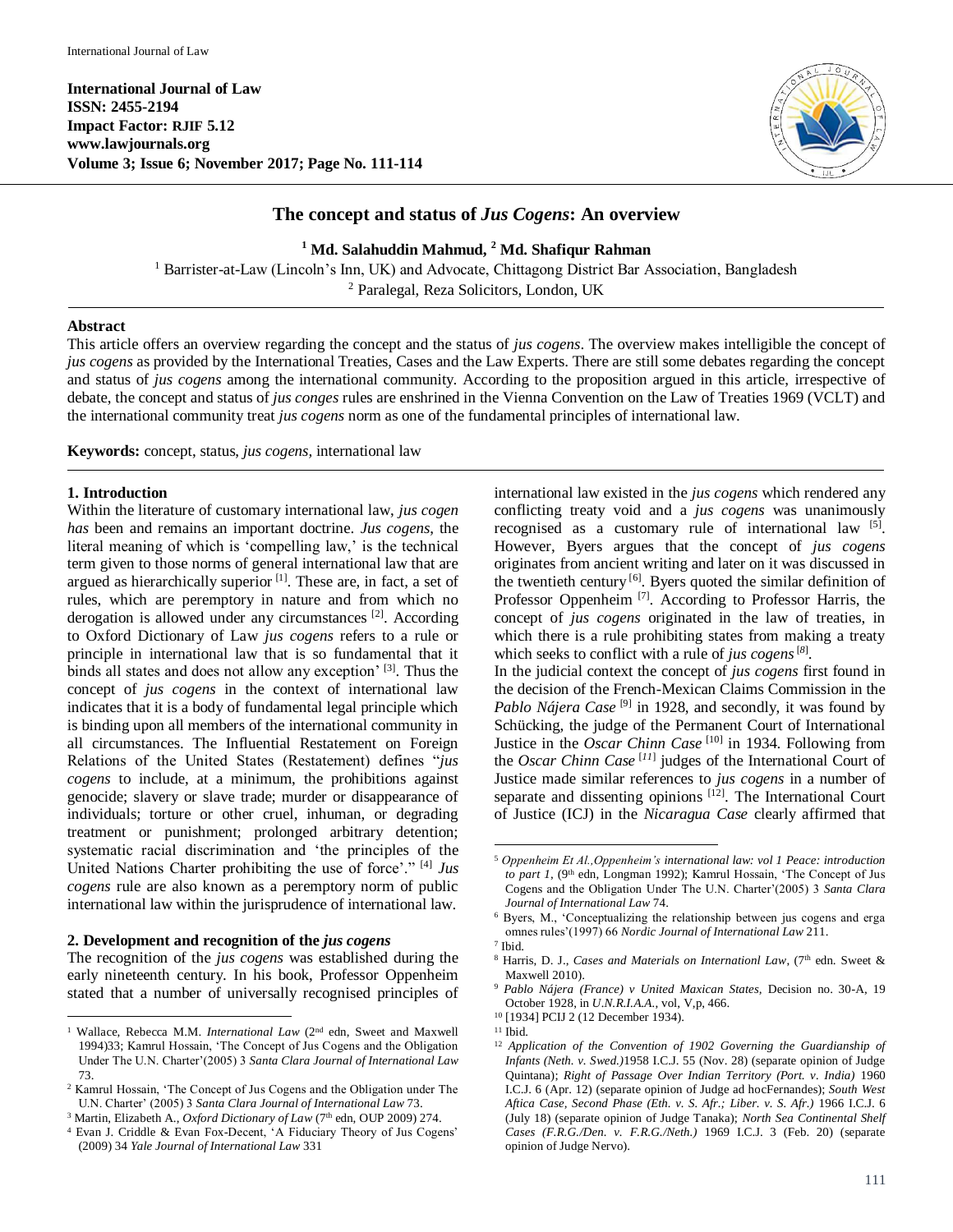the rules of *jus cogens* as an accepted doctrine in international  $law<sup>[13]</sup>$ . The ICJ relied on the prohibition on the use of force as being "a conspicuous example of a rule of international law having the character of jus cogens  $[14]$ ." In the context of the international instrument the doctrine of *jus cogens* first embodied in the Vienna Convention on the Law of Treaties 1969 (VCLT)  $[15]$ , it was subsequently confirmed by same treaties on 1986 [16] . The Vienna Convention on the Law of Treaties 1969 has recognised the norms of *jus cogens* in Article 53. Article 53 of the VCLT 1969 provides that: "A treaty is void if, at the time of its conclusion, it conflicts with a peremptory norm of general international law. For the purposes of the present Convention, a peremptory norm of general international law is a norm accepted and recognised by the international community of States as a whole as a norm from which no derogation is permitted and which can be modified only by a subsequent norm of general international law having the same character [17]." Therefore it means that if a treaty at the time of its conclusion conflicts with the norm of *jus cogens,* which are peremptory nature, that treaty is no longer treated as an international document<sup>[18]</sup>.

#### **3. Status of the** *jus cogens*

It may appear that as a peremptory norm, the *jus cogens* have derived from a custom or a treaty but not from any other sources [19]. Nonetheless, this idea gives raises selfcontradiction because the *jus cogens* norm could be the result of the natural law or any other primary sources of the international law or general principle of international law [20]. The ambiguity exists when it is asserted that the *jus cogens* are considered as customary international law. The Customs are binding in the context of an established *opinion juries and* the doctrine of *opinion juris* means and includes that a state believes to be bound by a said practice due to its creation from the customary rule  $^{[21]}$ . In the *Lotus Case*  $^{[22]}$ , the PCLJ emphasised that *opinio juris* was an essential element in the formation of customary law [23] . In *North Sea Continental Self* [24] the court said in dicta regarding *opinio juris* that *"…* The states concerned must, therefore, feel that they are conforming to what amounts to a legal obligation." However, there are exceptions to the rules *opinion juris* which can supersede the binding nature due to the development of rules of special

 $\overline{a}$ 

customary international law and the conclusion of treaties<sup>[25]</sup>. On the other hand, the noticeable point in the context of *jus cogens* rules is that it is a binding rule regardless of the consent of the parties concerned and regardless of the states' own individual opinion to be bound <sup>[26]</sup>. Of course, the reason behind these strict rules is that these rules are too fundamental for the States to escape responsibility  $[27]$ . Nevertheless, Modification of the *jus cogens* rules could be possible when a new peremptory norm of equal weight is inaugurated. Due to the binding character of the *jus cogens,* majority of the State accepted that such norm that it is the amount of universal legal obligation for the international community as a whole [28]. However, Michel Byers argued that *jus cogens* rules are derived from process of customary international law which is itself a part of the international constitutional order <sup>[29]</sup>. In addition, he argued that the nature of the *opinio juris* is like the non-detractable character *of jus cogens* rules because States simply do not believe that it is possible to contract out of *jus cogens* rules or to persistently object to them [30]. However, the major instrument regarding *jus cogens* Article 53 of the Vienna Convention on the Law of Treaties 1969 does not contain any reference to any element of practice. The formulation of the Article 53 of the VCLT 1969 is not free from difficulty since there is no simple criterion by which to identify a general rule of international law as having the character of *jus cogens* [31] . Moreover, the majority of the general rules of international law do not have that character, and States may contract out of them by treaty.

Nonetheless, someone could term *jus cogens* as a strengthened form of a custom. According to David Kenndy *jus cogens* was termed as the super-customary norm<sup>[32]</sup>. In fact, there are two views which dominate the foundation of the concept of the *jus cogen.* The first view is that *jus cogens* are directly originated from international law and the second view is that it is based on one of the existing sources of international law. But still, there are argument and acceptance that the *jus cogens* are a wholly new source of international law consisting of binding rules. The Vienna Convention on the Law of Treaties 1969 has developed this idea. In the VCLT 1969, the *jus cogens* rules were interpreted to indicate that it is a preemptory norm which can bind the international community as a whole, regardless of the individual consent of the states [33]. Thus it can be seen from the VCLT there is a clear tendency to view that *jus cogens* are the result of existing sources<sup>[34]</sup>. However, in this regard, France argued that if the draft article on *jus* 

 $\overline{\phantom{a}}$ 

<sup>31</sup> Report of the International law Commission to the General Assembly (1966) 2 *Year book of the International law Comission* 172.

<sup>13</sup> *Military and Paramilitary Activities in and against Nicaragua (Nicaragua v USA)* (1986) ICJ Rep 14.

<sup>&</sup>lt;sup>14</sup> Gennady M. Danilenko, 'International Jus Cogens: Issues of Law Making' (1991) 2 *European Journal of International Law* 1.

<sup>&</sup>lt;sup>15</sup> Vienna Convention on the Law of Treaties, 1969, 1155 UNTS 331.

<sup>16</sup>The Vienna Convention on the Law of Treaties between States and International Organizations or between International Organizations, Doc. A/CONF.129/15 (1986).

<sup>&</sup>lt;sup>17</sup> Vienna Convention on the Law of Treaties, May 23, 1969, art. 53, U.N. Doc. A/Conf. 39/ 27, 1155 U.N.T.S. 331, available at http://treaties.un.org/doc/Publication/UNTS/Volume%201155/v1155.pdf.  $^{18}$  Ibid.

<sup>19</sup> *Military and Paramilitary Activities in and against Nicaragua (Nicaragua v USA)* (1986) ICJ Rep 14 at 97, 100.

<sup>20</sup> Byers, M., 'Conceptualizing the relationship between jus cogens and erga omnes rules'(1997) 66 *Nordic Journal of International Law* 211

<sup>&</sup>lt;sup>21</sup> Dixon, M., Textbook *on International Law* (6<sup>th</sup> edn, OUP 2007) 34

<sup>22</sup> (1927) PCIJ Series A No.10.

<sup>&</sup>lt;sup>23</sup> Dixon, M, Textbook *on International Law* (6<sup>th</sup> edn, OUP 2007) 34

<sup>24</sup> (1969) ICJ Rep 3

<sup>25</sup> Kamrul Hossain, 'The Concept of Jus Cogens and the Obligation Under The U.N. Charter'(2005) 3 *Santa Clara Journal of International Law* 78.

<sup>26</sup> Janis, Mark W., 'Nature of Jus Cogens' (1987-1988) 3 *Connecticut Journal of International Law* 359.

<sup>27</sup> Ibid.

<sup>28</sup> Whiteman, Marjorie M., 'Jus Cogens in International law, with a Project List' (1977) 7 *Georgia Journal of International and Comparative Law* 609.

<sup>&</sup>lt;sup>29</sup> Byers, M., 'Conceptualizing the relationship between jus cogens and erga omnes rules'(1997) 66 *Nordic Journal of International Law* 222.

<sup>30</sup> Ibid, 221.

<sup>32</sup> Kennedy, David, '*International Legal Structure'* (Nomos Verlagsgesellschaft, 1987) 26

<sup>&</sup>lt;sup>33</sup> Gennady M. Danilenko, 'International Jus Cogens: Issues of Law Making' (1991) 2 *European Journal of International Law* 42.

 $^{\rm 34}$  Ibid.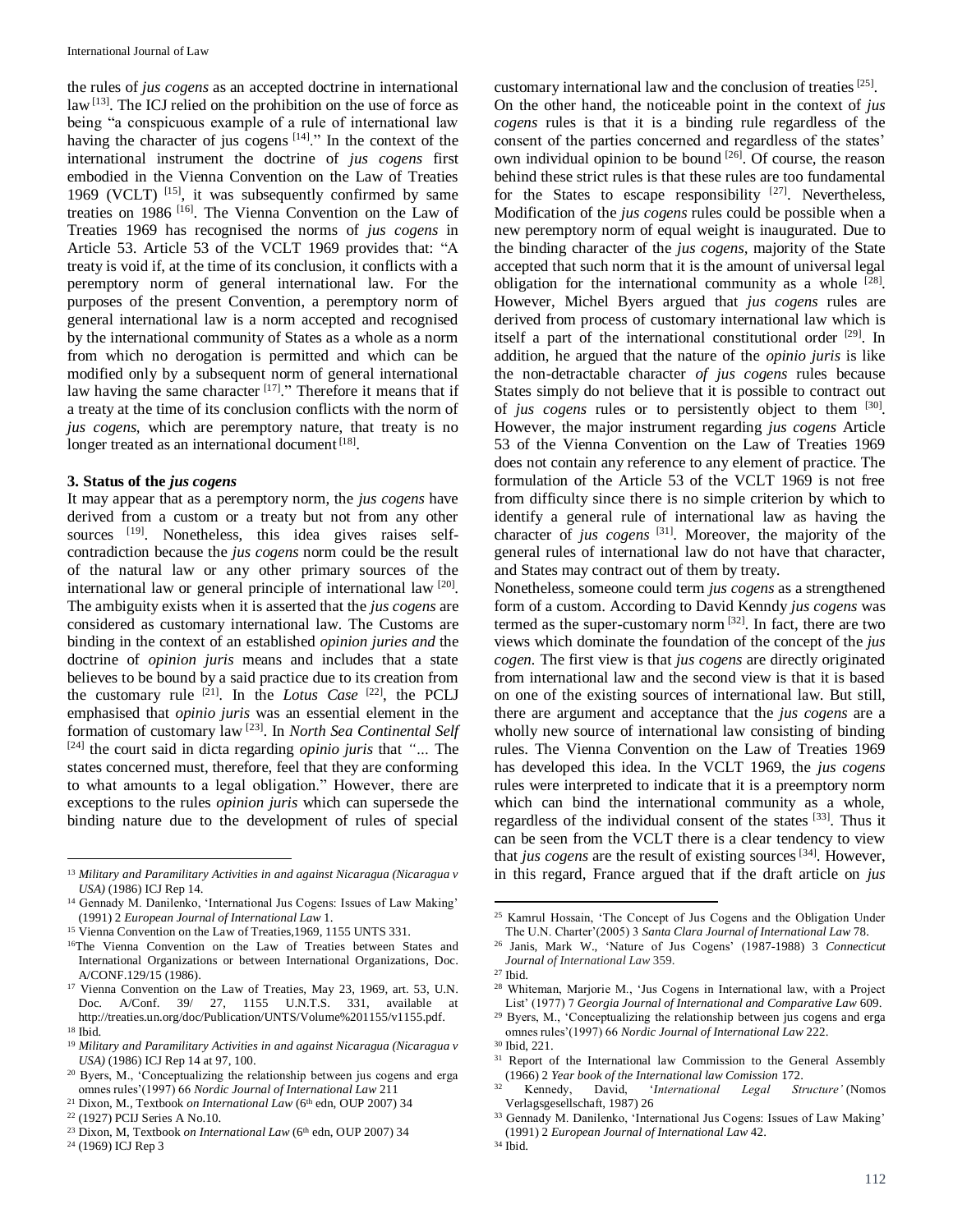*cogens* was interpreted to mean that a majority could bring into existence peremptory norms that would be valid *erga omnes* and that will create an international source of law [35]. The obligation *erga omnes* came to the forefront shortly after the concept was included in the VCLT. In the case of *Barcelona Traction* Light and Power Co *(Belgium v Spain)* [*36*] case, the International Court of Justice referred to obligations *erga omnes* which means 'as against all'. The obligations of *erga omnes* involve the international community as a whole and it is a concern of all States. Obligations *erga omnes* were also referred to the *Case Concerning East Timor (Portugal v Australia)* [*37*] and Application of the Convention on the Prevention and Punishment of Crimes of Genocide, Preliminary Objection of the ruling (the rights and obligations contained in the Genocide Convention (1948). Regarding the relationship between *jus cogens* and *erga omnes* Byres argued that, although it is widely assumed that the concepts of *jus cogens* and *erga omnes* are close related, international lawyers have yet to agree on the character of that relationship [38].

However, still, the complexity remains in the interpretation of Article 53 of the VCLT 1969, regarding the phrase: "acceptance and recognised by the international community of States as a whole". In the International Law Commission (ILC) Commentary to the Articles 19 of the State Responsibility, the meaning of 'as a whole' in the context of international recognition of international crimes<sup>[39]</sup> as : "This certainly does not mean the requirement of unanimous recognition by all the members of the community, which would give each state an inconceivable right of veto. What it is intended to ensure is that a given international wrongful act shall be recognised as an 'international crime', not only by some particular group of states, even if it constitutes a majority, but by all the essential components of the international community [40]." Though there are differences of argument regarding the status of *jus cogens* but it is at least acceptable in the light of VCLT 1969 that if any principle in international law conflicts with *jus cogens* rules shall be treated as void [41] . In addition, Article 64 of the VCLT provides that: "If a new peremptory norm of general international law emerges, any existing treaty which is in conflict with that norm becomes void and terminates [42]".

### **4. Applicability and enforceability of** *jus cogens*

The *Jus cogens* rules have been accepted by the international community in such a way that it as fundamental rules which are non-deroagable. Therefore Genocide, Slavery, Piracy, Torture, Prohibition on the Aggressive use of force, War Crimes and Crimes against Humanity etc are the significant part of *jus cogens* norm.

In the context of Human Rights including war crimes and crime against humanity the applicability and enforceability of the *jus cogens* started following the Second World War. The prosecutions of Axis leaders at Nuremberg and Tokyo for the war crimes and crime against humanity in 1948 are the great example in this regard  $[43]$ . In addition to prohibiting genocide, crime against humanity, and gross human rights violations the Universal Declaration of Human Rights 1948 (UDHR) was introduced by United Nation<sup>[44]</sup>. After that following UDHR 1948, International Covenant on Civil and Political Rights 1966 (ICCPR) was introduced. The International Judges and the Lawyers have declared unequivocally that these international instruments are universal norms which bind the States irrespective of State consent [45]. In other words, it can be said that these are the parts of *jus cogens*. These two strands of the postwar human rights movement-multilateral Conventions and peremptory norms-converged in a remarkable way during the 1950s and 1960s with the United Nations International Law Commission's (ILC) preparation of the Vienna Convention on the Law of Treaties 1969 (VCLT) [46] . Thus it can be seen the relationship between human rights and *jus cogens* are intrinsic, as such, they inherently possess an extraordinary force of social attraction that has an almost magical character<sup>[47]</sup>.

The prohibition of the use of force is also a part of *jus cogens* rule. Article 2 (4) of the Charter of the United Nations (1945), prohibits the unilateral use of force and threat of armed force and corresponds to the pre-existent norms of international law. Article 2 (4) of the Charter provides that "All Members shall refrain in their international relations from the threat or use of force against the territorial integrity or political independence of any state, or in any other manner inconsistent with the Purposes of the United Nations<sup>[48]</sup>". Thus it appears that the Charter in relation to the prohibition on the use of force is a norm of *jus cogens* [*49*] . If was confirmed through the case of *Military and Parliamentary Activities in and Against Nicaragua (Nicaragua v United States of America)* [*50*] in the International Court of Justice (ICJ) that the prohibition of the use of force was a recognised normative regime before under the rules of customary international law before invoked in the Charter [51] . Therefore it is clear that Articles 53 and 64 of the VCLT would be effective as a customary international law where the VCLT 1969 would not be effective. According to

 $\overline{a}$ 

 $\overline{\phantom{a}}$ <sup>35</sup> U.N. Conference on the Law of Treaties I, at 94.

<sup>36</sup> (1970) ICJ Rep 2

<sup>37</sup> (1995) ICJ Rep 90

<sup>&</sup>lt;sup>38</sup> Byers, M., 'Conceptualizing the relationship between jus cogens and erga omnes rules'(1997) 66 *Nordic Journal of International Law* 211

<sup>39</sup> Abi-Saab, G., 'The Uses of Article 19' (1999) 10 *European Journal of International Law 339.* 

<sup>40</sup> Summary Records of the 1374th Meeting, [1976] 1 *Year Book of International Law Commissions 73*, U.N. Doc. A/CN.4/291 and Add.1-2.

<sup>41</sup> Vienna Convention on the Law of Treaties, May 23, 1969, art. 53, U.N. Doc. A/Conf. 39/ 27, 1155 U.N.T.S. 331, available http://treaties.un.org/doc/Publication/UNTS/Volume%201155/v1155.pdf.; D. Evans, Malcolm, *International Law* (3rd edn, OUP 2010) 295.

<sup>42</sup> Vienna Convention on the Law of Treaties, May 23, 1969, art. 64, U.N. Doc. A/Conf. 39/ 27, 1155 U.N.T.S. 331, available http://treaties.un.org/doc/Publication/UNTS/Volume%201155/v1155.pdf.

<sup>43</sup> Lauri Hannikainen, '*Premptory Norms (Jus Cogens) in International Law : Historical Development, Criteria, Present Status*' (1988)150.

 $^{44}$  Ibid.

<sup>45</sup> Evan J. Criddle & Evan Fox-Decent, 'A Fiduciary Theory of Jus Cogens' (2009) 34 *Yale Journal of International Law* 331.

<sup>46</sup> Ibid, 336

<sup>47</sup> Andrea Bianchi, 'Human Rights and the Magic of Jus Cogens' (2008) 19 *European Journal of International Law* 491.

<sup>&</sup>lt;sup>48</sup> Evans, *Blackstone's International Law Documents* (10<sup>th</sup> edn. OUP 2011)10; http://www.un.org/en/documents/charter/chapter1.shtml.

<sup>49</sup> Ulf Linderfalk 'The Effect of Jus CogensNorms: Whoever Opened Pandora's Box, Did You Ever Think About the Consequences?' (2008) 18 *European Journal of International Law* 859.

<sup>50</sup> [1986] Rep 14.

<sup>51</sup> Ibid at 126-134.